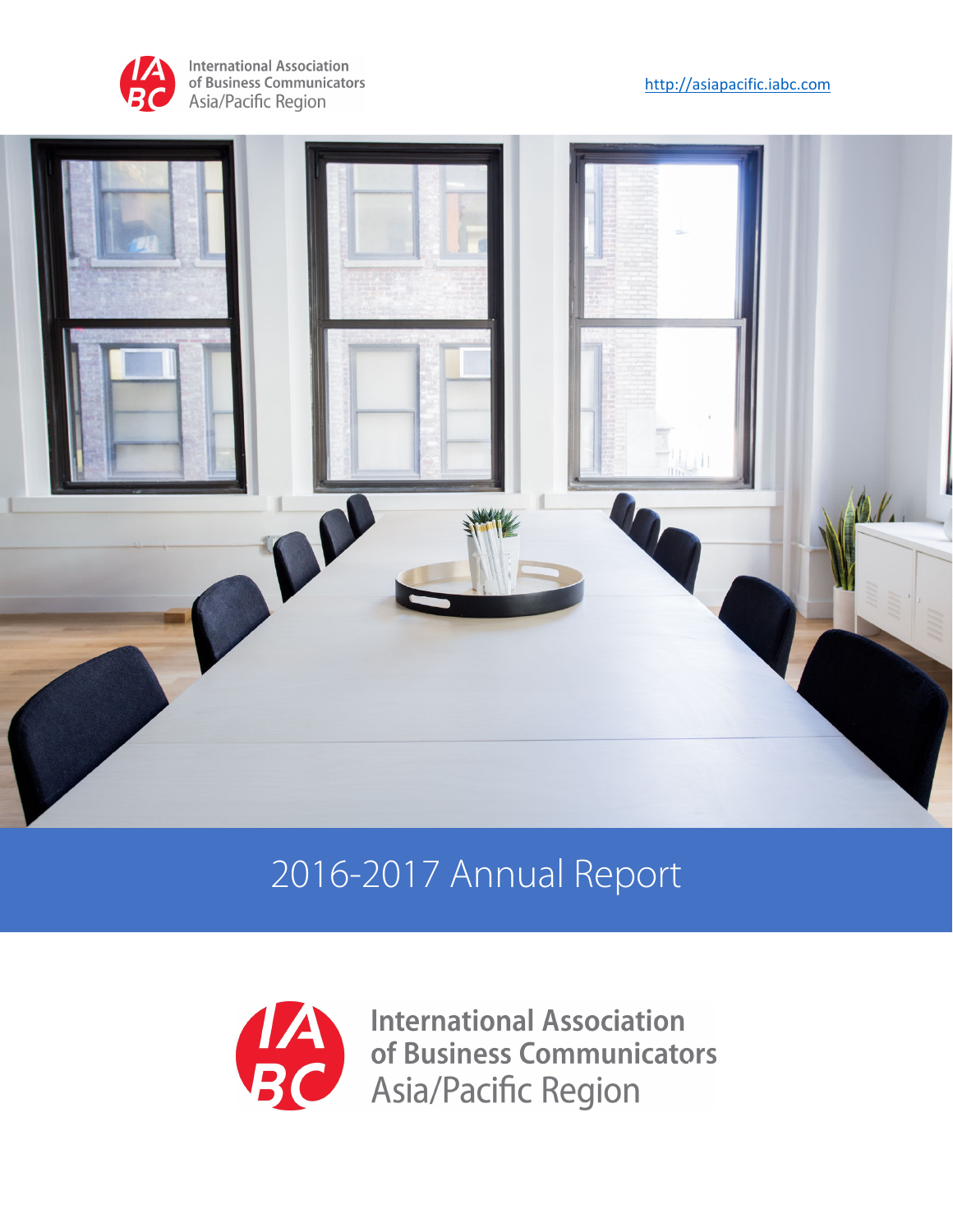

**International Association** of Business Communicators Asia/Pacific Region



Greetings to all IABC APAC members from the APAC Board of 2016-17.

We had collectively set ourselves goals and priorities for the year and were deeply committed to

supporting growth of our Chapters in every possible way. Each Board member was assigned to be a point of contact with each Chapter so that all may have easy access and guidance from the Board.

One of our strategic goals was to bring the Chapters and Region in strategic alignment with IABC HQ. Towards this, IABC standardized procedural governance processes and documentation to ensure that the association is in compliance with industry best practices. All Chapters signed the Affiliation Agreement that provides Chapters and IABC HQ with a common and clear understanding of mutual expectations and obligations to work together.

Another goal was to lay the foundation of a recurring IABC APAC Regional Conference that would provide more value to our members, reinforce our sense of identity as an IABC Region and increase our visibility and influence in the APAC Region. We are now ready to launch FUSION in August this year at Singapore.

The third goal was to bring in vibrancy in the Region through several training and digital networking initiatives and also promote several professional development initiatives being launched by IABC HQ in addition to launching our new own development

## **2016/2017 Board**

Chair Rajeev Kumar (India)

Past Chair And Treasurer Leanne Joyce (Australia)

Vice Chair Ben Shaw (Singapore)

**Secretary** Tammy Kusama (Japan)

> **Director Communications** Saima Sharif (India)

Director Chapter Development Jennifer Andrewes (Nz)

**Director** Professional Development Lisa Mcnally (Australia)

Director At Large (Communications) Kristy Christie (Malaysia)

Director At Large Ritzi Villarico Ronquillo (Philippines)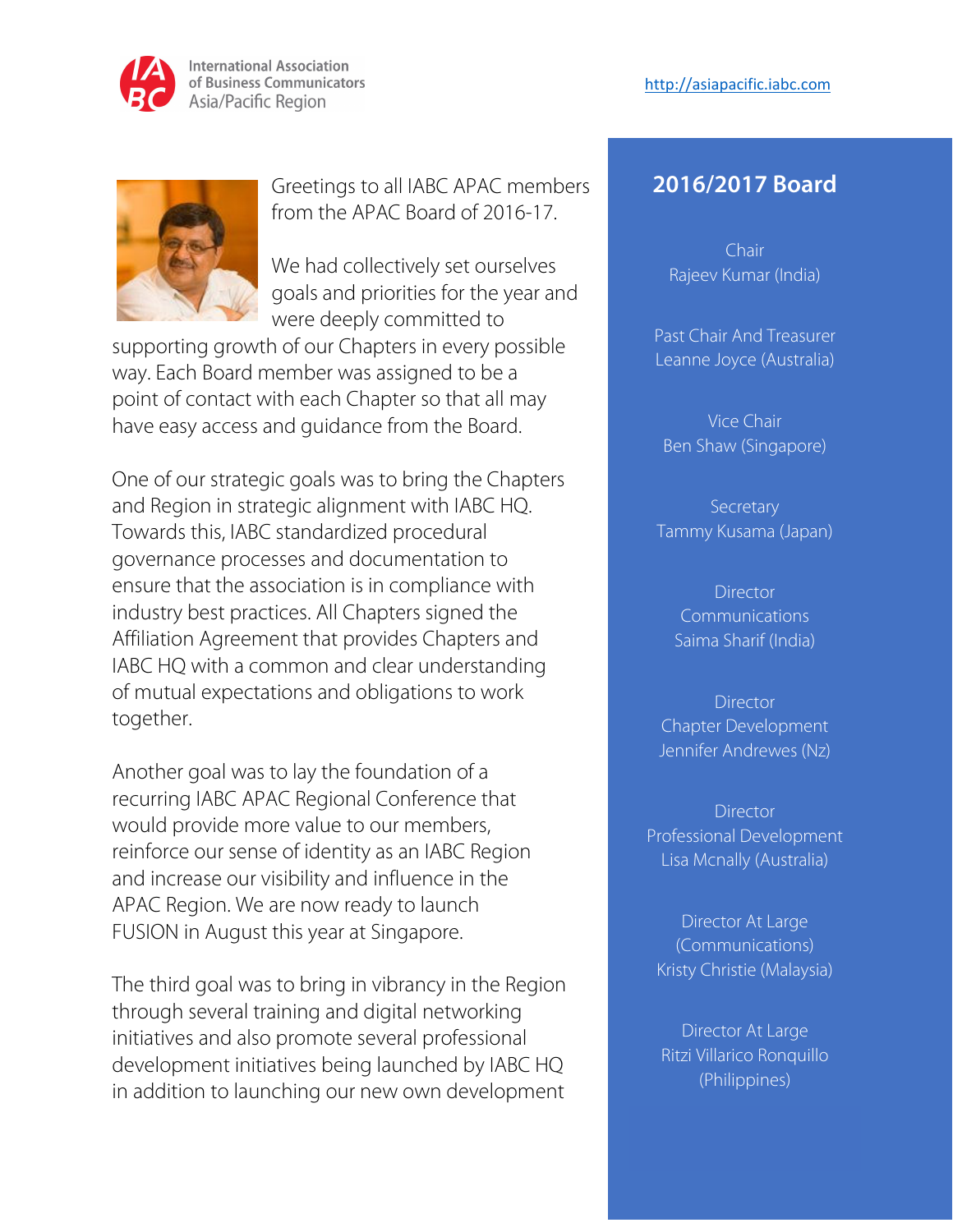

programmes.

The APAC Board enjoyed working closely with Chapter leaders who provide the cutting edge to IABC influence in the Region. The Board truly appreciates the significant role played by our dynamic Chapter Leaders.

In the year gone by, we were able to increase publicity and visibility of IABC and IABC APAC; create a dynamic APAC that serves its members including members at large who in turn will attract more members; develop a knowledge sharing platforms to share best practices; publicise all the platforms including certification, Academy, Gift of Communication that IABC creates for its members; introduce a mentorship programme across APAC; increase communication between Chapters and Region; cross promote Regional Conference with AMEC; and enhance the CMA programme.

The APAC Regional Board has worked hard during the year gone by and worked as a well-knit team to deliver fully on all these objectives. Our collective achievements as a Regional board are spelt out in the Report below.

As the Chair, I would like to congratulate and thank each member of the APAC Board of 2016-2017 for having contributed selflessly and productively to achieve success in the year gone by.

The Board looks forward to hosting the inaugural IABC APAC Regional Conference and create a landmark event within the Region. The APAC Board is confident that with the support of all APAC Chapters the year that follows will carry IABC APAC to higher heights.

Rajeev Kumar Chair, IABC APAC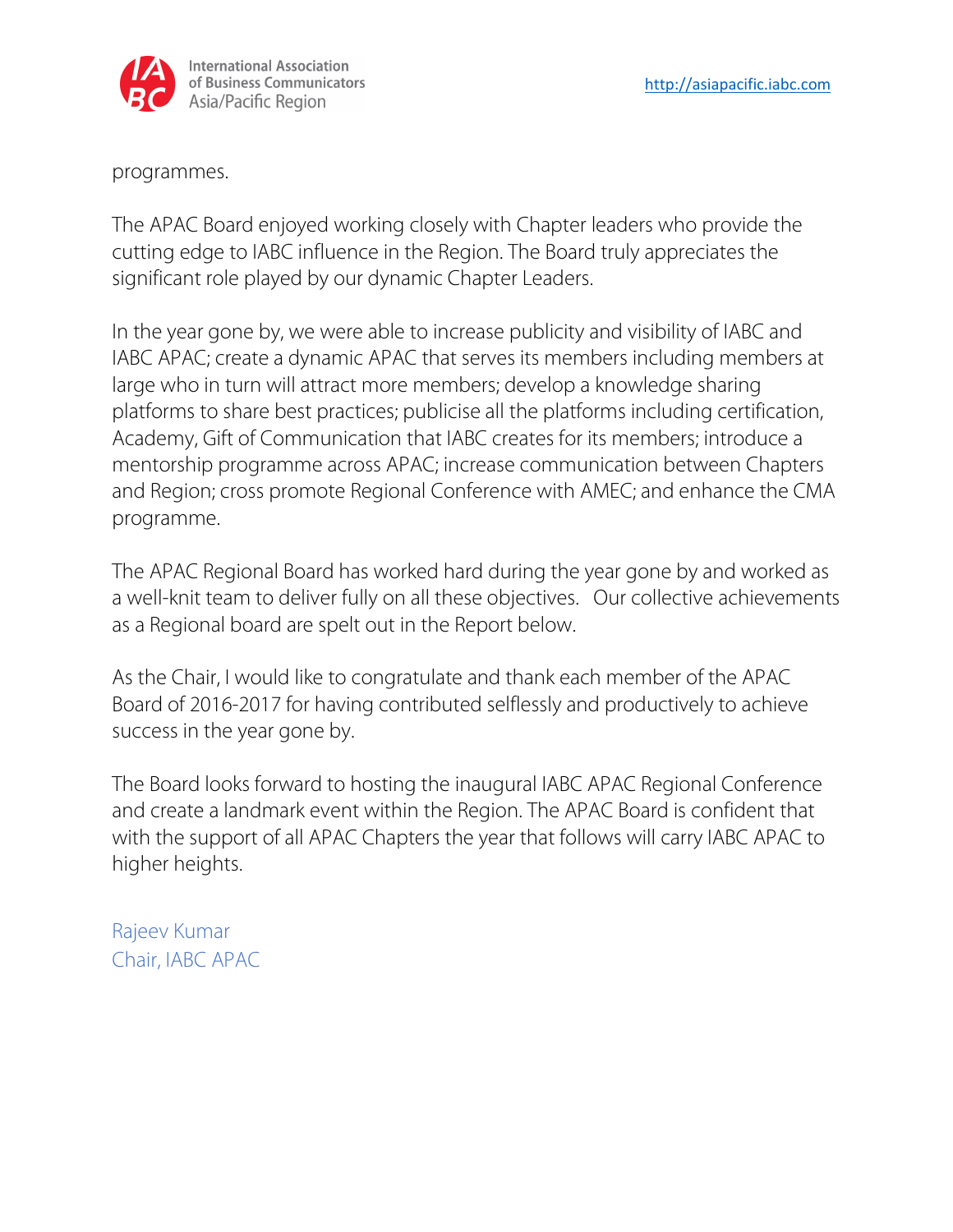



## **Development of Chapters and Members-at-Large**  Jennifer Andrewes, Director

As at 1 June 2017, IABC Asia Pacific has 790 members in 13 chapters across 8 countries around the Asia Pacific, with 42

members-at-large. In the past year overall membership has decreased slightly, from 809 at 1 July 2016, but membership-at-large has grown by 40%, a significant increase.

Our regional membership ranges from large well-established chapters with a substantial financial base, through medium-size chapters with solid foundations, to small chapters newly minted or struggling to retain foothold – reflected in the relative decrease in APAC chapter membership in the last 12 months. Members-atlarge are far flung and have generally not been well connected to the region, but are now in regular contact through the Chapter Development Director.IABC Asia Pacific is generally in good health, with a growing membership, and a solid chapter base. Equally, the region, and regional chapters face a range of challenges:

- IABC in the region is still relatively newly established and is yet to establish a firm foothold; visibility beyond chapters, to regional members, is inconsistent
- In the absence of a regional presence in the recent past, potential competitors to IABC have flourished: APACD is growing its network and positioning itself in competition for members
- Technological issues with iabc.com in 2015/16 hit APAC chapters hard, with many losing, or struggling to retain and grow members. Some chapters now fall close to the minimum membership threshold for member affiliation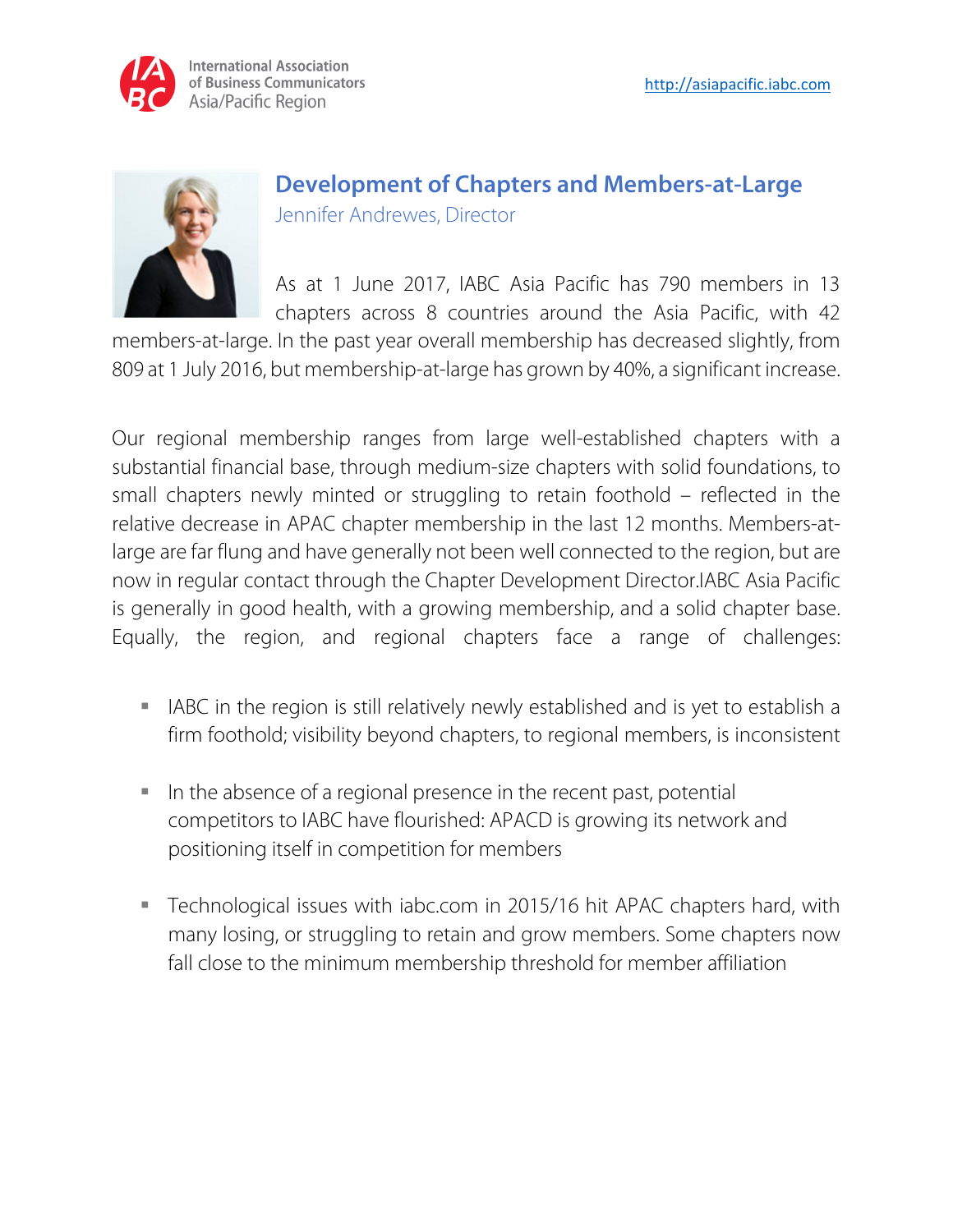

#### Goals & Objectives

Our goal for 2016-17 was to maintain a healthy APAC regional community of chapters that could support a growing regional membership.

Our objectives were to:

- **Understand the challenges and opportunities facing APAC chapters to better** support their needs in this financial year
- **Support APAC chapters to understand and meet IABC international** requirements by 30 June 2017
- Enable the open sharing of ideas and information between APAC chapter leaders to support the adoption of good practice
- Support newer chapters to grow their confidence and their membership.

## **Highlights**

In 2016 we:

- Secured IEB approval to consolidate chapters in India to support renewed growth potential there
- **Supported new chapter Fiji to maintain membership**
- **Provided support to assist struggling chapter Auckland with a change of** board leadership
- Opened discussions with interested members in Perth and in Singapore and supported them with a view to potential chapter development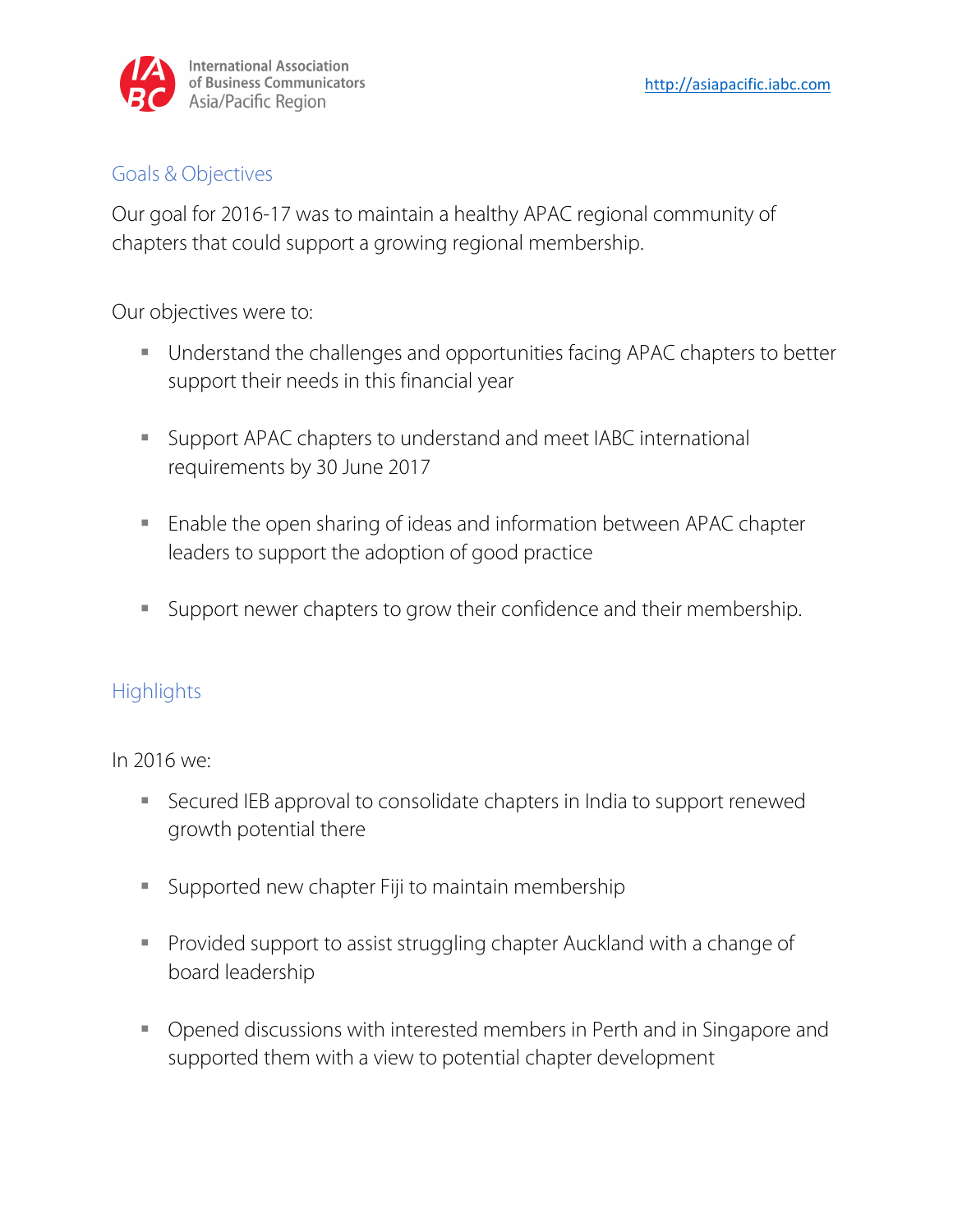

- Ensured that new affiliation plans and financial reports were submitted on time by all APAC chapters
- Buddied new chapters with more established chapters through nominated key contacts, with regional board support contact
- Established a means of regular communication and outreach with membersat-large through a monthly email from the Chapter Development Director
- Championed, and led early arrangements for a visit to APAC chapters by IABC Global Chair Sharon Hunter around the APAC Leadership Institute and Regional Conference, 23-25 August 2017 in Singapore
- Established chapter liaison points and a mailing list for all APAC regional chapter presidents and board members (chapter leaders)
- Developed a standard blurb about IABC APAC and what we offer at a regional level, for Chapter Presidents or Membership Directors to include in welcome communications to new members or in proposition material and discussions for potential members
- Ensured that regional members and chapters have featured increasingly strongly in IABC international committees, awards, programmes and events over the past two years.

A chapter and member-at-large survey is planned to inform the incoming board in July 2017.

#### Budget

Chapter development initiatives were delivered on a zero budget, as a result of board volunteer time; and use of free-to-use communications tools.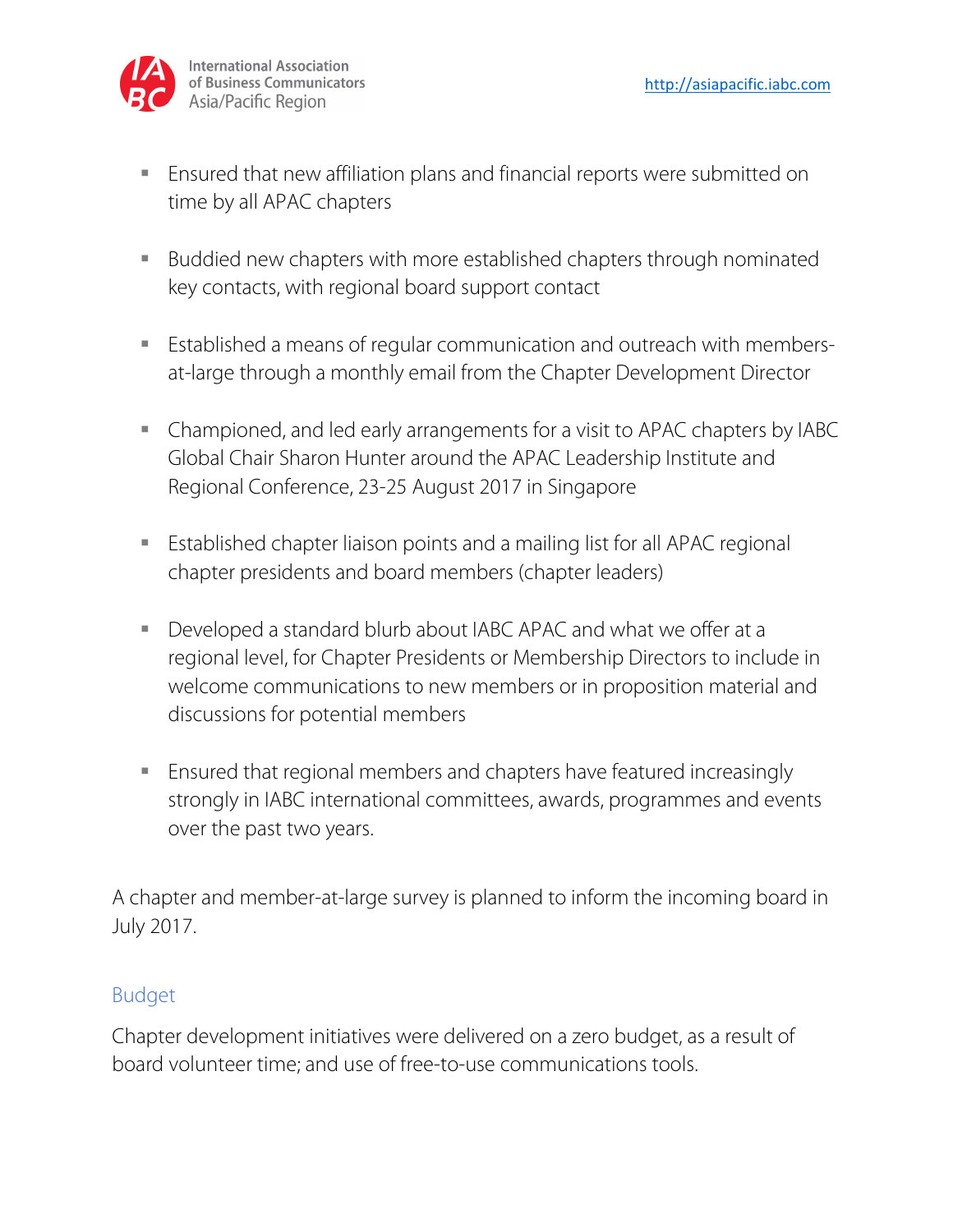

IABC APAC launched the Regional Mentorship Programme

Our IABC APAC Mentorship programme is aimed at increasing the 'knittedness' between Chapters and members within the APAC Region and between all of us devoted to the communication profession. We are creating a pool of Mentors as a central resource to be accessed by anybody and anytime.

The pace at which our communication profession is evolving requires constant learning and updating knowledge and practices, no matter how learned we are. IABC provides you several opportunities to network, learn, evolve and grow your business and influence on the external world. IABC APAC now offers you an opportunity to contribute, give back and learn through its Mentorship programme. The mentor - mentee relationship is largely built on trust and inspiration and is as much 'give and take' as it is about the mentor providing guidance, coaching and direction. It's an opportunity learn from the wisdom and experience of mentors and equip yourself for the future.

We continue to seek volunteer mentors to add them to our pool of mentors. Details of mentors will go up on the IABC APAC website under a special section and all IABC members will have the opportunity to link with a range of IABC APAC mentors to form a mentoring relationship. Such a resource of specialists show-cased and made available on the IABC APAC website will also attract communication professionals who are not yet members to join our IABC fold.

## Consolidation of IABC (India) Chapter 2016-17

In 2016-17, IABC APAC Region secured IABC approval to consolidate chapters in India to support renewed growth potential there. The APAC Board organized the consolidation of two IABC chapters in India (India-West and India-South) and created one strong IABC-India chapter in order to make IABC presence significant in India. The newly consolidated IABC India chapter now has a fully functional and active Board. Under a special membership drive the numbers of members have gone up to 26.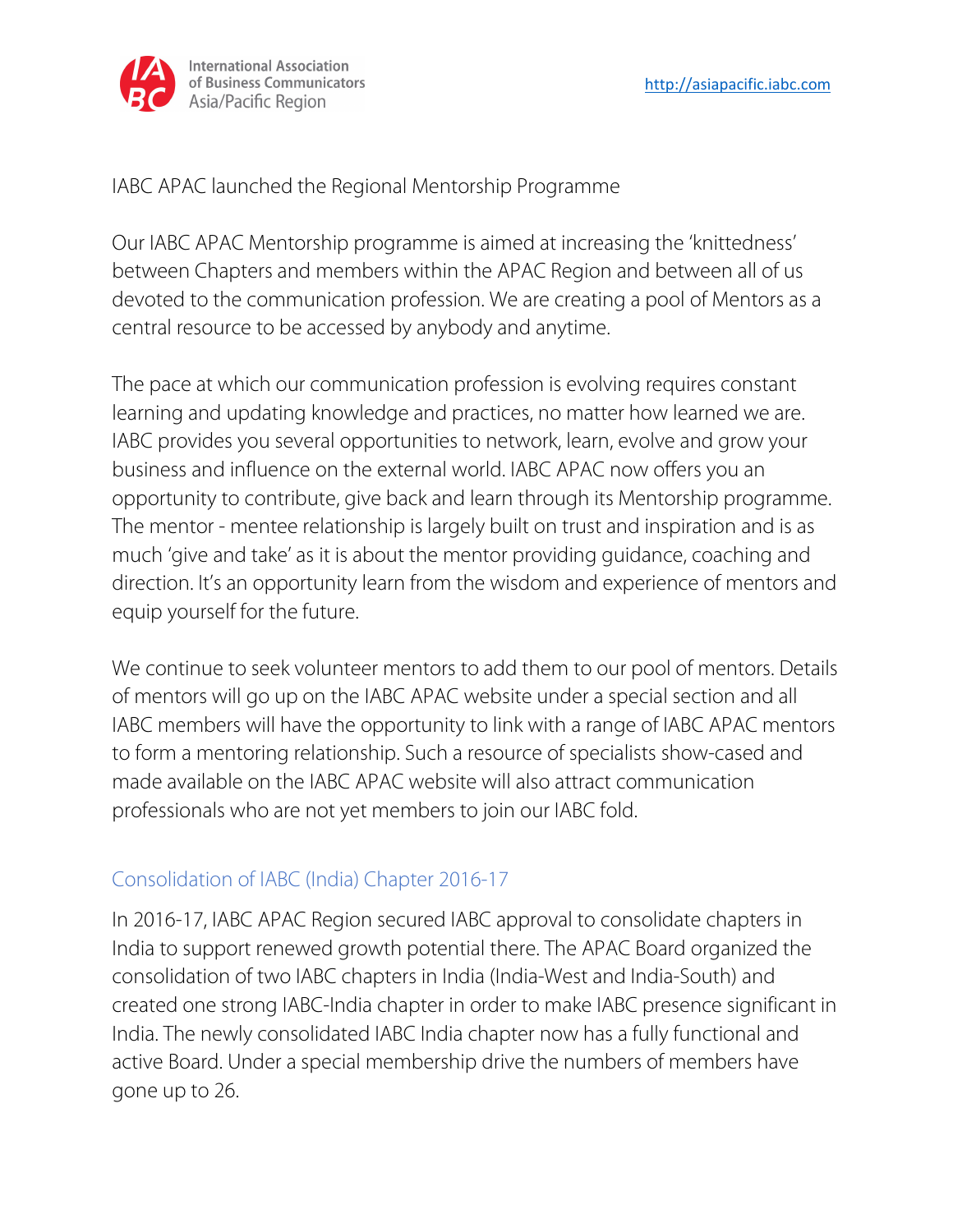

In order to regularly engage with its members, IABC India has established multiple channels of communication including Twitter, Monthly Newsletter and a chat group on WhatsApp. Informal get together and other events are regularly planned to solidify a sense of belonging to IABC. The consolidation was a significant achievement as it was the first of its kind under a new IABC Policy on Consolidation.

## **Overview of Communication Activities**



Saima Sharif Director of Communications  $\mathcal{R}$ 

Kristy Christie Director-at-Large (Communications)



In 2016-2017, IABC Asia-Pacific Board carried out multiple Communication outreach activities to engage and inform IABC Members of the region. These included:

- Regular display of key information on IABC Asia-Pacific website
- **Conducted multiple communication** campaigns to support IABC Asia-Pacific webinar program and other global initiatives like LI, scholarships, etc.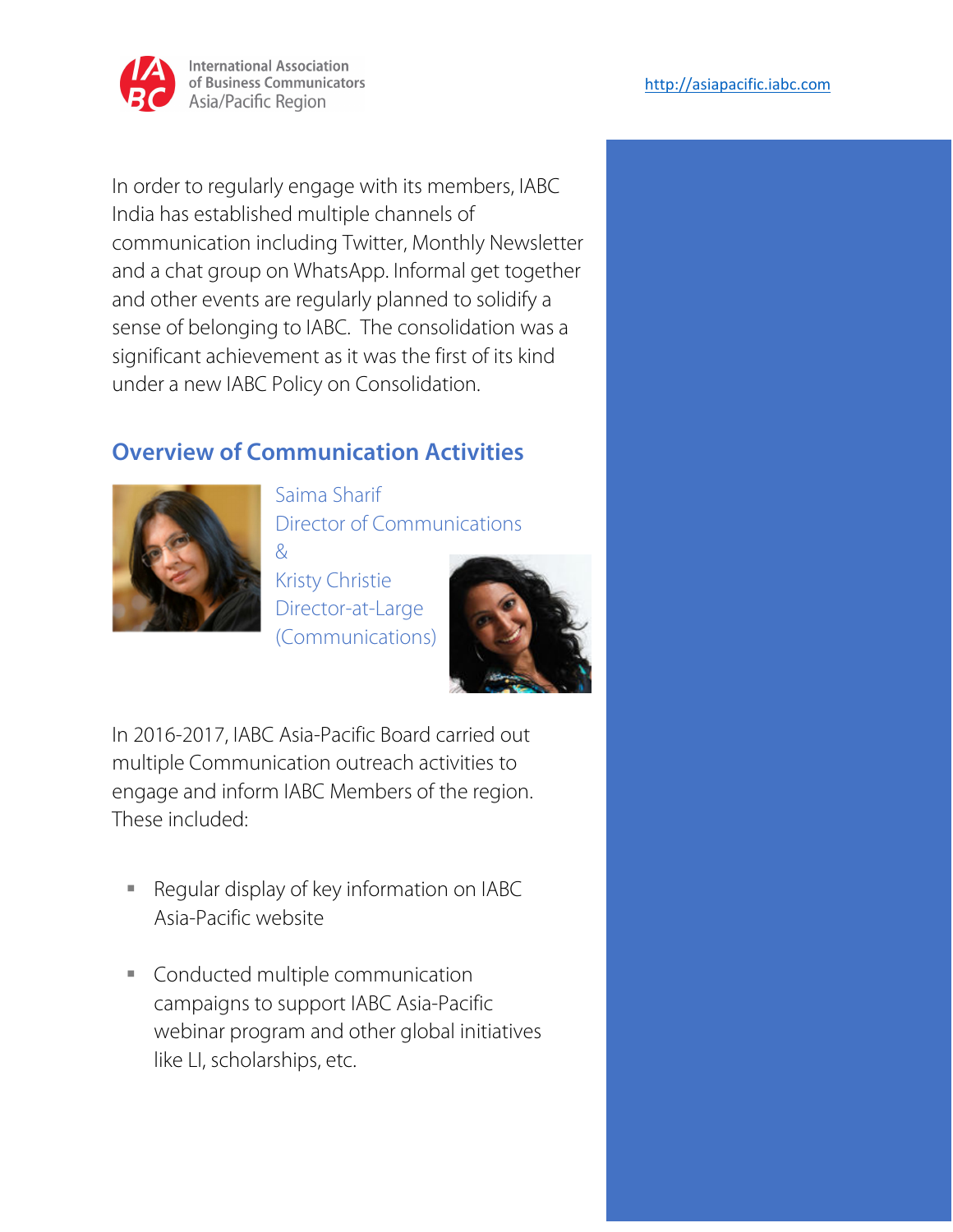

- **Promoted various IABC Programs on IABC** APAC's existing Social Media channel – Twitter
- Set up the mini Conference Website that details the event, location, speakers and packages
- **Designing the Fusion Conference Sponsorship** e-brochure for online distribution
- **EXECRED ENGLED IN A Created and promoted IABC Asia-Pacific Facebook** Page and LinkedIn Page (this replaced the IABC APAC LinkedIn group created earlier)
- Developed messaging and creatives for social media platforms
- **I** IABC Asia-Pacific Newsletter
- **Cross-promotion with AMEC Conference in** Bangkok

Work-in-progress include :

- **Implementation of 'IABC Brand Guidelines' by all** Chapters of IABC APAC Region
- **Promotion and Implementation of IABC APAC** Mentoring Program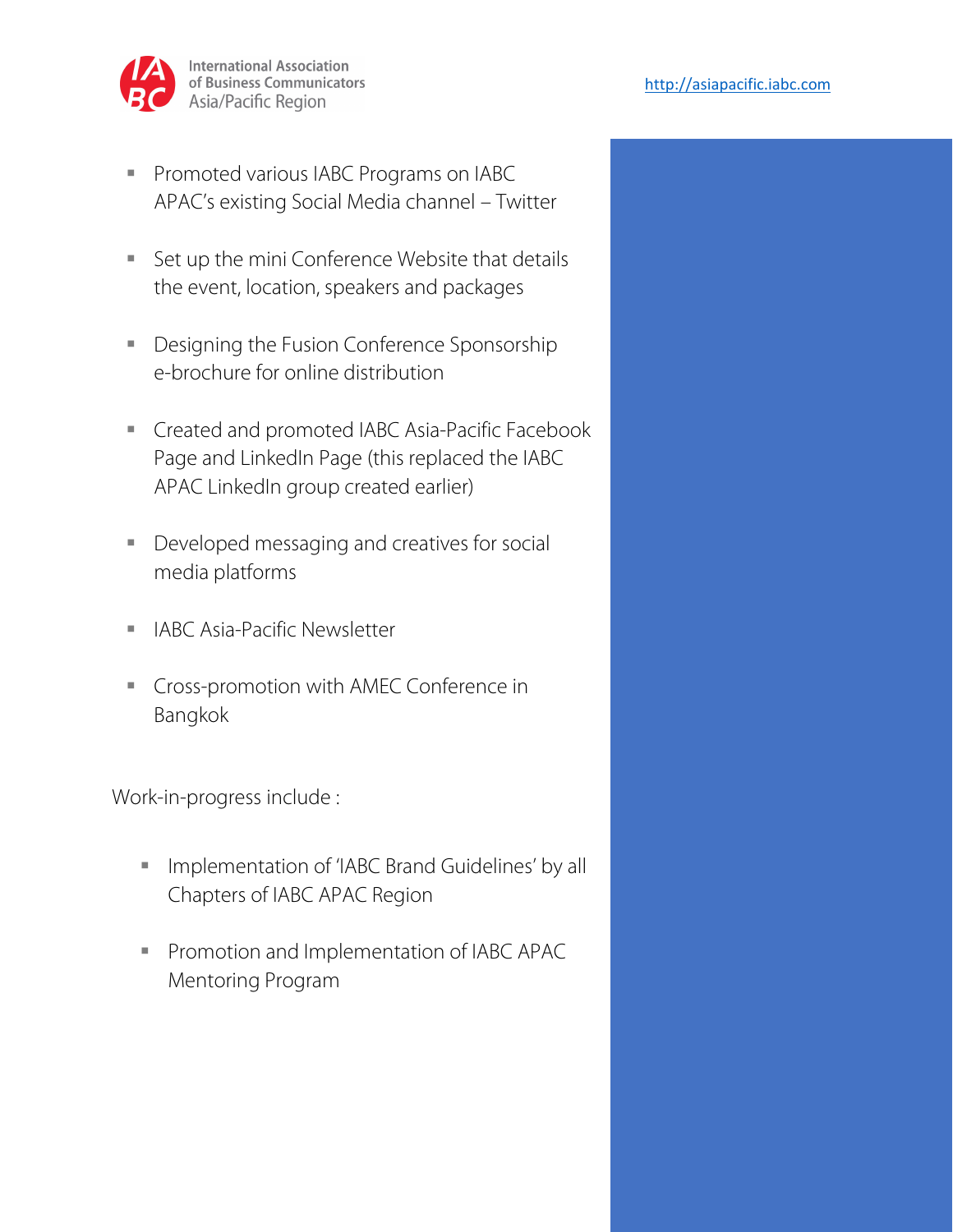



## **Planning for the Inaugural IABC Asia-Pacific Inaugural Regional Conference – FUSION 2017**

Ben Shaw, Vice-Chair

The Conference Committee spent extensive time and energy in laying the foundation for conducting the Inaugural Regional conference for APAC. Besides detailed scheduling and organizing, several communication activities were executed by the Communication Team of Saima and Kristy. These included:

- Creation of a dedicated Website set-up for FUSION 2017 http://fusion.isp7.org
- Multiple messaging to IABC APAC members regarding Fusion (e.g. save the date, early bird, keynote speakers announcements)
- Crafting messaging and developing creatives (banners) for Social Media channels to promote Fusion.
- Designing a 'Sponsorship Docket' for Fusion
- Work-in-progress include :
	- Communication plan and associated promotional activities for Fusion 2017
	- Develop messaging and sharable templates to help Chapters promote Fusion
	- **Design a brochure for Fusion**
	- **Plan IABC branding at conference venue**
	- **PR to maximize coverage of the conference**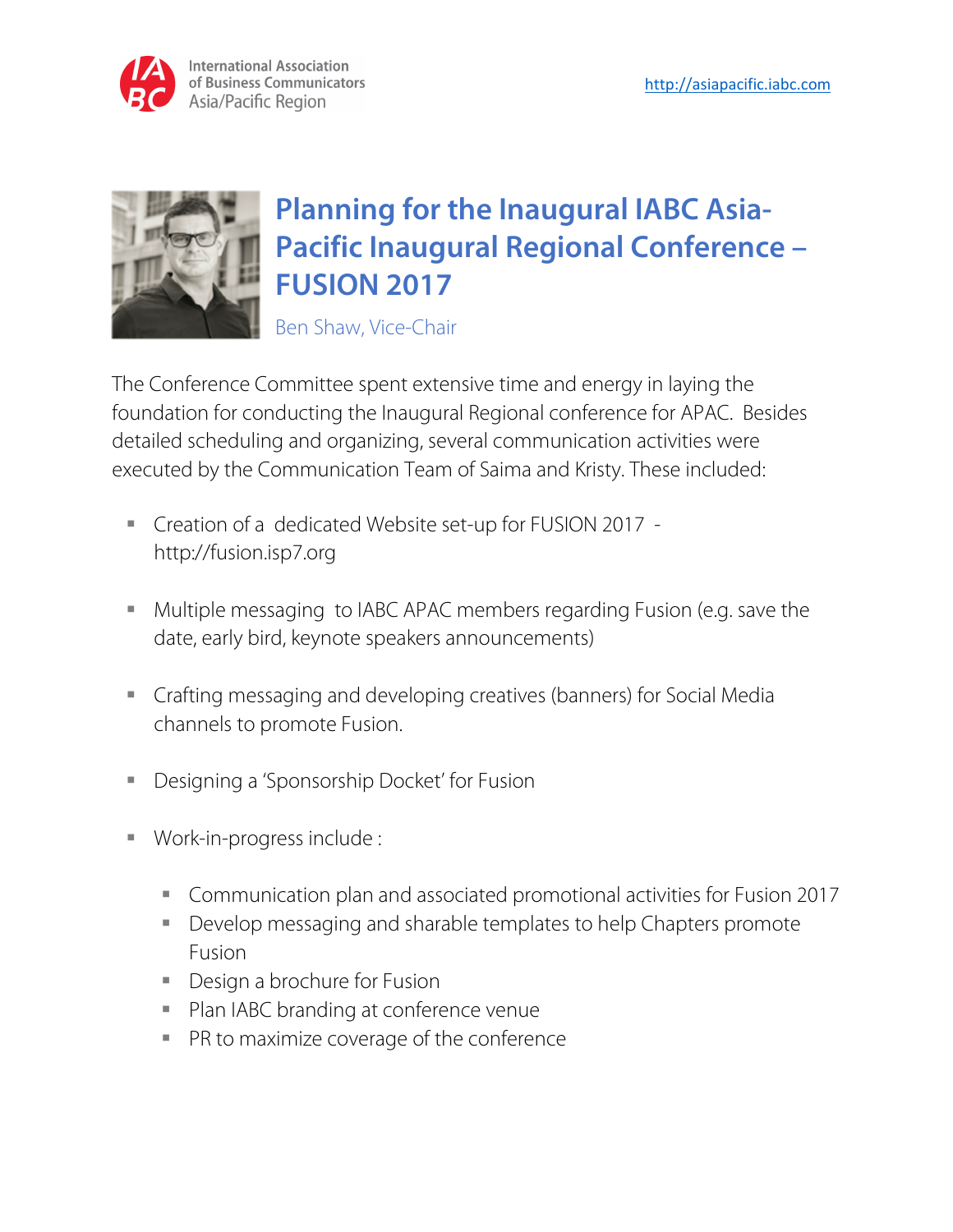

## **Professional Development**

Lisa McNally, Director

In 2016/2017 IABC Asia Pacific Board supported a number of Professional Development activities, most notably the new

Webinar Program.

The Webinar program was launched in November 2016. Attendance has been strong since launch, and the feedback has been very positive. The webinar program has been very successful and is something we will continue to offer through the IABC APAC Board in the future.

| <b>Date</b>   | <b>Topic</b>                 | <b>Presenter</b>        | <b>Attendance</b> |
|---------------|------------------------------|-------------------------|-------------------|
| November 2016 | <b>Change Communication</b>  | Shaun Jones, Wellington | 28                |
| January 2017  | Communication<br>Measurement | Deb Cambden, Qld        | 36                |
| March 2017    | Crisis Management            | Aisha Rashid, Malaysia  | 32                |
| May 2017      | Social Media (Case Study)    | Rebecca Sleeman, NSW    | 56                |

The APAC Region Board also supported the planning for the upcoming Fusion event. Development and Recognition activities being planned during the Regional Conference are:

- **Organizing and Conduct of Leadership Institute**
- **Conduct of the GCCC Certification Examination**
- **Introducing the Silver Quill Award Program**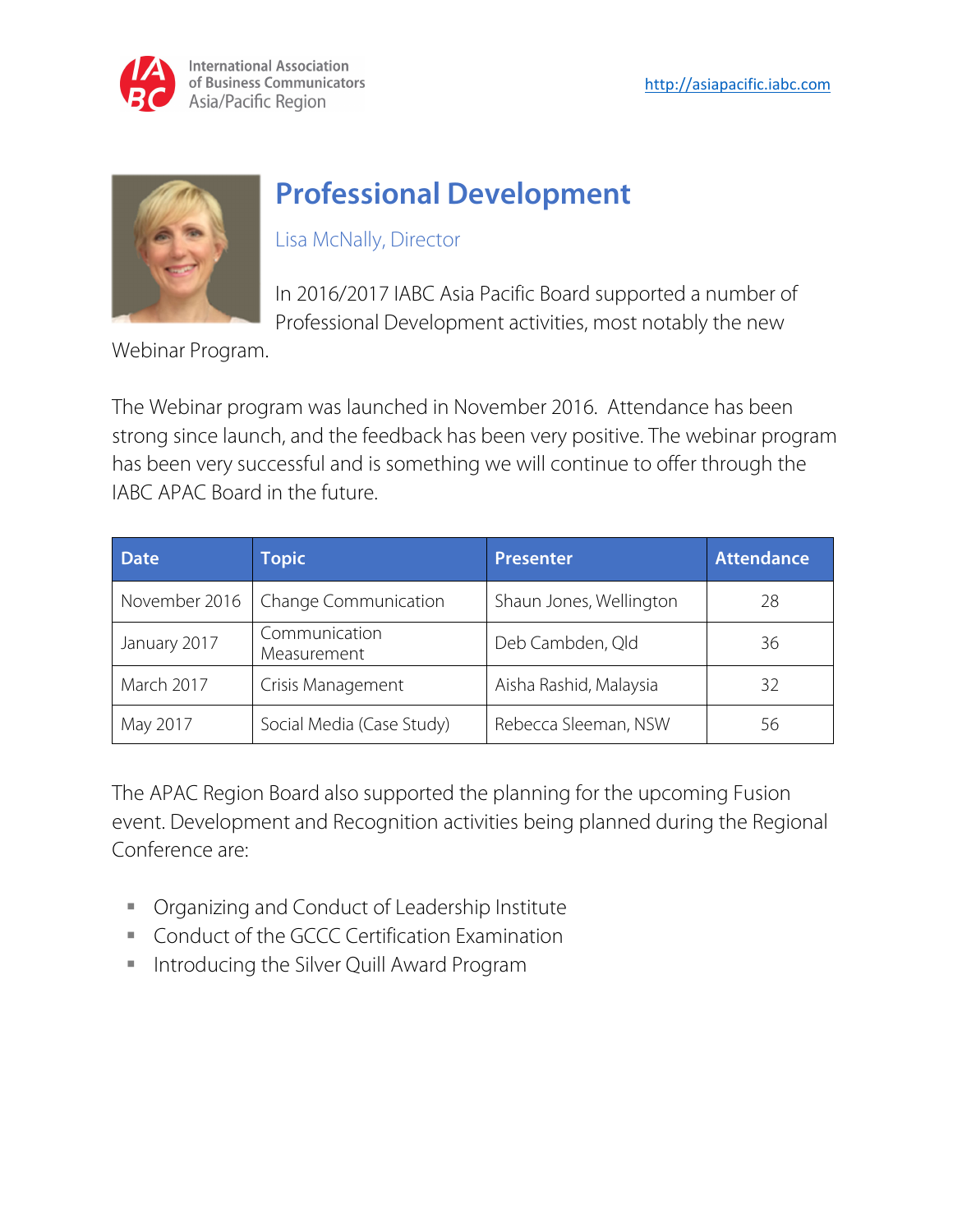



## **IABC APAC Treasurer Report 2016-2017**

#### Leanne Joyce, Treasurer

The IABC Asia-Pacific is in a financially strong position and we have established policies and procedures to ensure that funds

are managed carefully and used in the best interests of our members.

Funds held by IABC on the region's behalf (A\$62,863.89) were transferred to IABC APAC late in 2016 when we established bank accounts in Australia. IABC APAC established an investment account to draw interest, and a transaction account for regular payments. The Board has approved a finance policy setting out monthly reports, an annual budget, payment procedures and a financial year budget. We have provided our annual financial statement July 31 2016 to December 31 2016 to IABC who operate on a calendar year.

Holdings estimated at 30 June 2017 are A\$60,000 after paying some anticipated expenses for the IABC APAC Fusion Conference being held in Singapore in August 2017. A separate budget was created for the IABC APAC Regional Conference which we anticipate to be cost-neutral and we are on track to meet that target. Income is drawn from quarterly membership rebates (approx. \$8,000), and bank interest. Our primary expenses are bank charges, scholarships for members to attend the International Leadership Institute and World Conference, website hosting, survey monkey and Zoom communications.